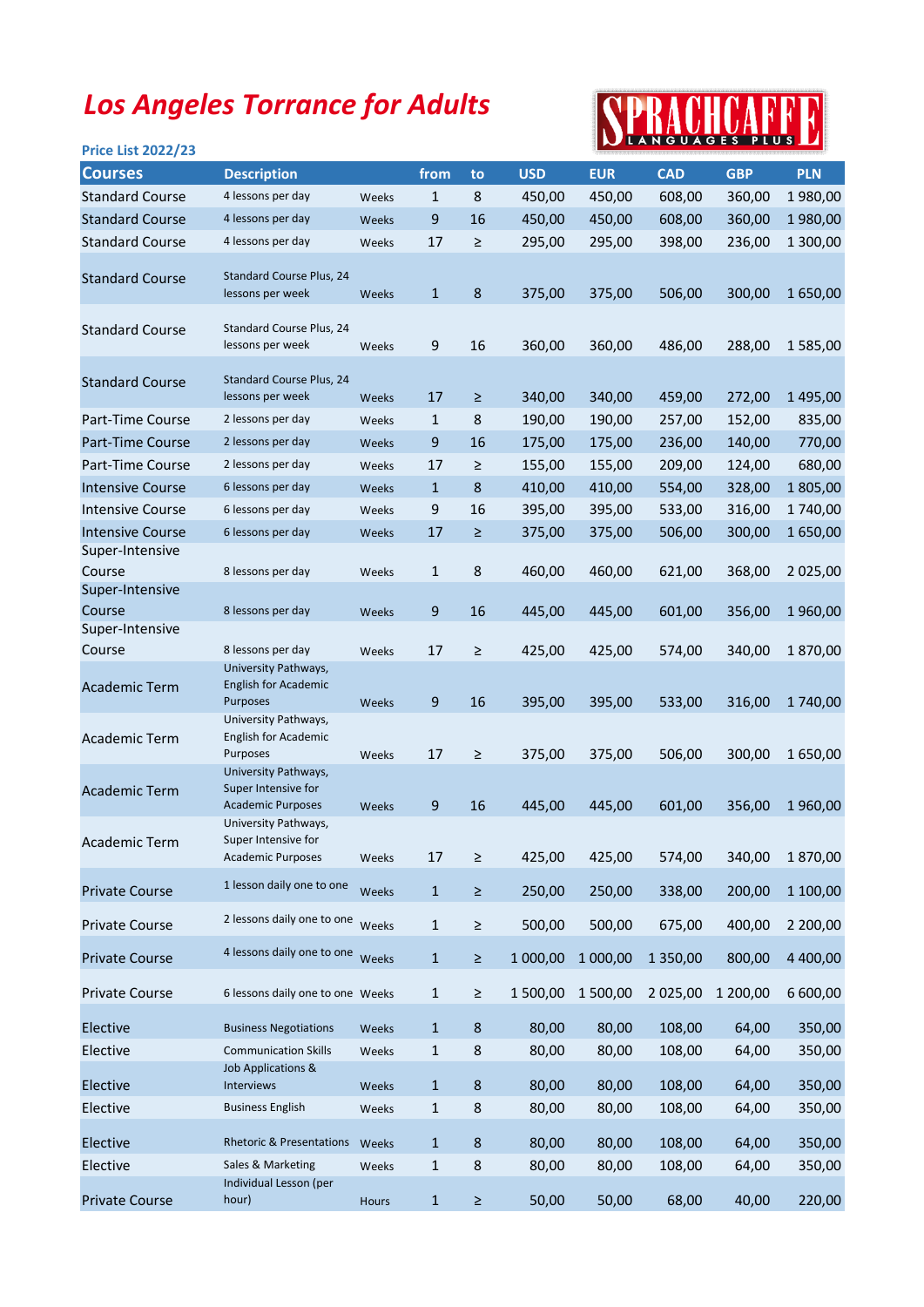| <b>Rooms</b>             |              | from           | to | <b>USD</b> | <b>EUR</b> | <b>CAD</b> | <b>GBP</b> | <b>PLN</b>  |
|--------------------------|--------------|----------------|----|------------|------------|------------|------------|-------------|
| Host Family, Double Room | Weeks        |                |    | 400.00     | 400.00     | 540.00     | 320.00     | 1760.00     |
| Host Family, Single Room | <b>Weeks</b> |                |    | 460.00     | 460.00     | 621.00     | 368,00     | 2 0 2 5 .00 |
| Residence, Double Room   | <b>Weeks</b> | 0              |    | 500.00     | 500.00     | 675.00     | 400.00     | 2 200.00    |
| Residence, Single Room   | <b>Weeks</b> | $\overline{0}$ |    | 700.00     | 700.00     | 945.00     | 560.00     | 3 080,00    |

| <b>Rooms extra nights</b> |     | from | ۱to | <b>USD</b> | <b>EUR</b> | <b>CAD</b> | <b>GBP</b> | <b>PLN</b> |
|---------------------------|-----|------|-----|------------|------------|------------|------------|------------|
| Host Family, Double Room  | Day |      |     | 80.00      | 80.00      | 108.00     | 64,00      | 352.00     |
| Host Family, Single Room  | Day |      |     | 92.00      | 92.00      | 124.00     | 74,00      | 405.00     |
| Residence, Double Room    | Day |      |     | 100.00     | 100.00     | 135.00     | 80.00      | 440.00     |
| Residence, Single Room    | Day | 0    |     | 140.00     | 140.00     | 189.00     | 112.00     | 616.00     |

Extra night prices are not including seasonal surcharges and possible catering costs

| <b>Boards</b>     | for Roomtype             | from<br>to  | <b>USD</b> | <b>EUR</b> | <b>CAD</b> | <b>GBP</b> | <b>PLN</b> |
|-------------------|--------------------------|-------------|------------|------------|------------|------------|------------|
| <b>Full Board</b> | Host Family, Double Room |             | 20.00      | 20.00      | 27.00      | 16,00      | 90,00      |
| <b>Full Board</b> | Host Family, Single Room |             | 30.00      | 30,00      | 41,00      | 24,00      | 130,00     |
| Half board        | Host Family, Double Room | is included | 0,00       | 0,00       | 0,00       | 0,00       | 0,00       |
| <b>Half board</b> | Host Family, Single Room | is included | 0,00       | 0,00       | 0,00       | 0,00       | 0,00       |

| <b>Boards extra nights</b> |                          | from<br>to  | <b>USD</b> | <b>EUR</b> | <b>CAD</b> | <b>GBP</b> | <b>PLN</b> |
|----------------------------|--------------------------|-------------|------------|------------|------------|------------|------------|
| <b>Full Board</b>          | Host Family, Double Room |             | 4.00       | 4.00       | 5,00       | 3,00       | 18,00      |
| <b>Full Board</b>          | Host Family, Single Room |             | 6,00       | 6,00       | 8,00       | 5,00       | 26,00      |
| Half board                 | Host Family, Double Room | is included | 0.00       | 0,00       | 0,00       | 0,00       | 0,00       |
| <b>Half board</b>          | Host Family, Single Room | is included | 0,00       | 0.00       | 0,00       | 0,00       | 0,00       |

| <b>Seasonsurcharges</b> |                         | from to | USD.  | <b>EUR</b> | <b>CAD</b> | <b>GRP</b> | <b>PLN</b> |
|-------------------------|-------------------------|---------|-------|------------|------------|------------|------------|
| High Season             | 19/06/2022 - 20/08/2022 |         | 55.00 | 55.00      | 74.00      | 44.00      | 240.00     |

| Seasonsurcharges extra nights |                         | from to | . USD' | <b>EUR</b> | <b>CAD</b> | <b>GRP</b> | <b>PLN</b> |
|-------------------------------|-------------------------|---------|--------|------------|------------|------------|------------|
| <b>High Season</b>            | 19/06/2022 - 20/08/2022 |         | 11.00  | 11.00      | 15.00      | 9.00       | 48,00      |

| <b>Fees</b>                        | from | to | <b>USD</b> | <b>EUR</b> | <b>CAD</b> | <b>GBP</b> | <b>PLN</b> |
|------------------------------------|------|----|------------|------------|------------|------------|------------|
| <b>Accommodation Placement Fee</b> |      |    | 200.00     | 200.00     | 270.00     | 160.00     | 880.00     |
| Course Enrollment Fee              |      |    | 110.00     | 110.00     | 149.00     | 88.00      | 485.00     |
| <b>Registration Fee</b>            |      |    | 200.00     | 200.00     | 270.00     | 160.00     | 880.00     |

| <b>Transfers</b>   | <b>Airport/Station</b>                  | from | to    | <b>USD</b> | <b>EUR</b> | CAD    | <b>GBP</b> | <b>PLN</b> |
|--------------------|-----------------------------------------|------|-------|------------|------------|--------|------------|------------|
| Oneway (Arrival)   | LAX - Los Angeles International Airport |      |       | 120.00     | 120.00     | 162.00 | 96.00      | 530.00     |
| Oneway (Departure) | LAX - Los Angeles International Airport |      | 80.00 | 80.00      | 108.00     | 64.00  | 350.00     |            |
| Return             | LAX - Los Angeles International Airport |      |       | 200.00     | 200.00     | 270.00 | 160.00     | 880,00     |